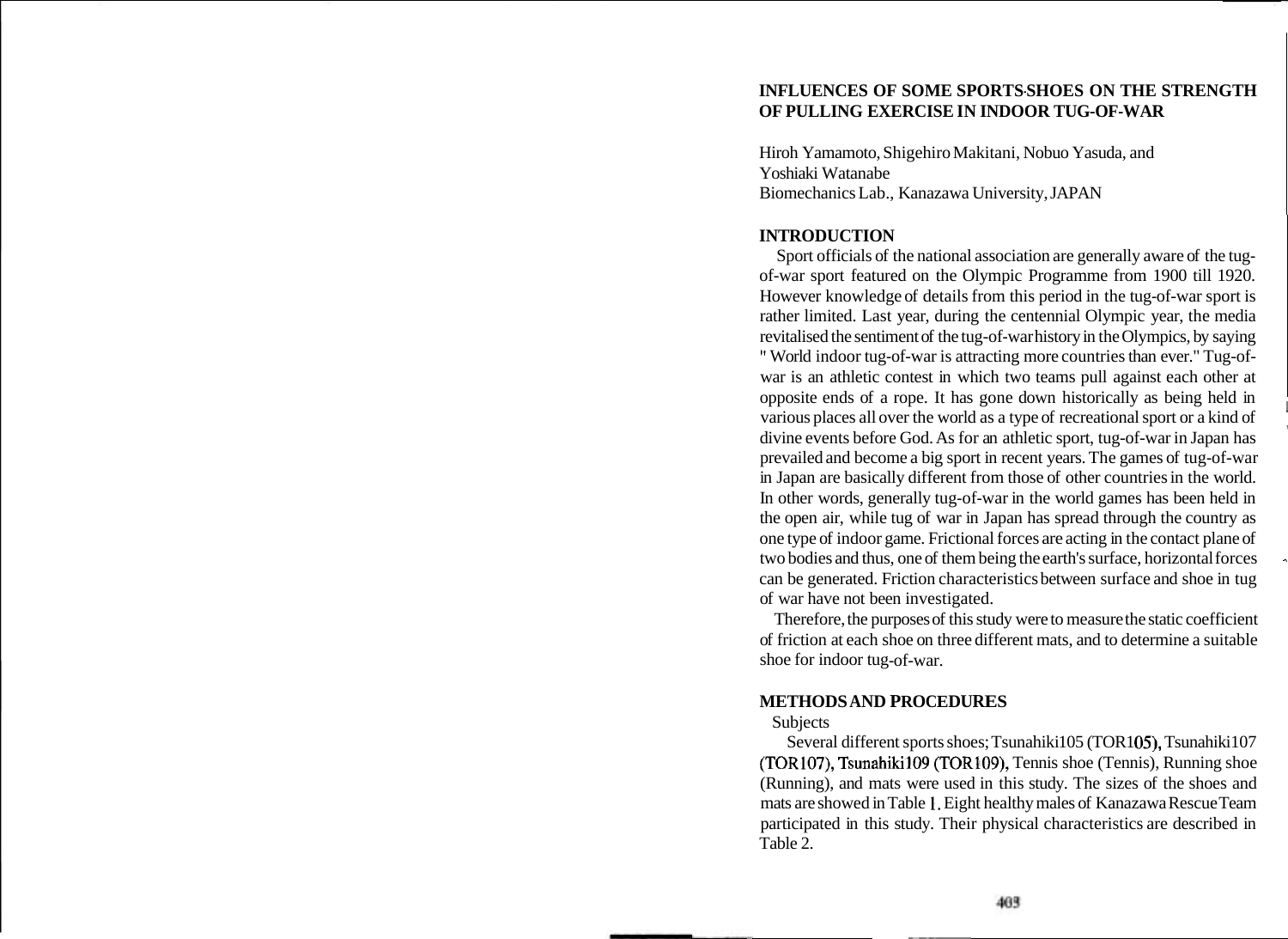|                                    | -切引のポー      |            |                |
|------------------------------------|-------------|------------|----------------|
| Kind of shoe                       | Size        | Weight     | Surface        |
| <b>TOR 105</b>                     | 26.5,       | 0.32       | Rubber         |
| <b>TOR107</b>                      | 26.5        | 0.32       | Rubber         |
| <b>TOR109</b>                      | 26.5        | 0.32       | Rubber         |
| Tennis                             | 26.5        | 0.4        | Rubber         |
| Running                            | 26.5        | 0.32       | Rubber         |
| Characteristics of Tug-of-war Mats |             |            |                |
| Kind of mat                        | length (cm) | width (cm) | thickness (cm) |
| English                            | 45          | 32         |                |
| European                           | 94          | 59         | $1.5 - 1.1$    |
| Japanese                           | 59          | 80         | 0.5            |
|                                    |             |            |                |

# **Table 1. Characteristics of sports shoes**

### **Table 2. Physical characteristics of subjects**

| <b>Subject</b> | Age<br>(year) | Height<br>$(\mathbf{cm})$ | Weight<br>(kg) | Grip<br><b>Strength</b> | right(kg)left(kg) | <b>Back</b><br><b>Strength</b><br>(kg) | $\%$ BF<br>% |
|----------------|---------------|---------------------------|----------------|-------------------------|-------------------|----------------------------------------|--------------|
| $\mathbf{1}$   | 32            | 177                       | 77             | 67                      | 67                | 210                                    | 12.6         |
| $\overline{2}$ | 25            | 174                       | 79             | 64                      | 55                | 235                                    | 13.7         |
| 3              | 29            | 179                       | 78.5           | 56                      | 51                | 205                                    | 12.7         |
| $\overline{4}$ | 31            | 172                       | 84             | 57                      | 61                | 184                                    | 13.4         |
| 5              | 28            | 170                       | 71             | 54                      | 48                | 179                                    | 10.8         |
| 6              | 28            | 185                       | 83             | 60                      | 62                | 220                                    | 11.5         |
| 7              | 23            | 175                       | 68.5           | 58                      | 52                | 175                                    | 11.4         |
| 8              | 29            | 178                       | 79.5           | 66                      | 73                | 217                                    | 11.2         |
| <b>Mean</b>    | 28.1          | 176.3                     | 77.6           | 60.3                    | 58.6              | 203.1                                  | 12.2         |
| <b>SD</b>      | 2.95          | 4.65                      | 5.39           | 4.86                    | 8.63              | 21.66                                  | 1.1          |

Instrumentation and Procedure of coefficient of friction

In this study static coefficient of friction of five shoes were measured on three different mats: English mat, European mat, and Japanese mat. The mat was placed on the force platform. The shoe onto which was loaded a 3.0 kg weight was placed at the midpoint of mat on force platform. The wire fixed to the shoe tip was pulled through the two blocks by hanging a 7.5kg weight (Fig. **I)**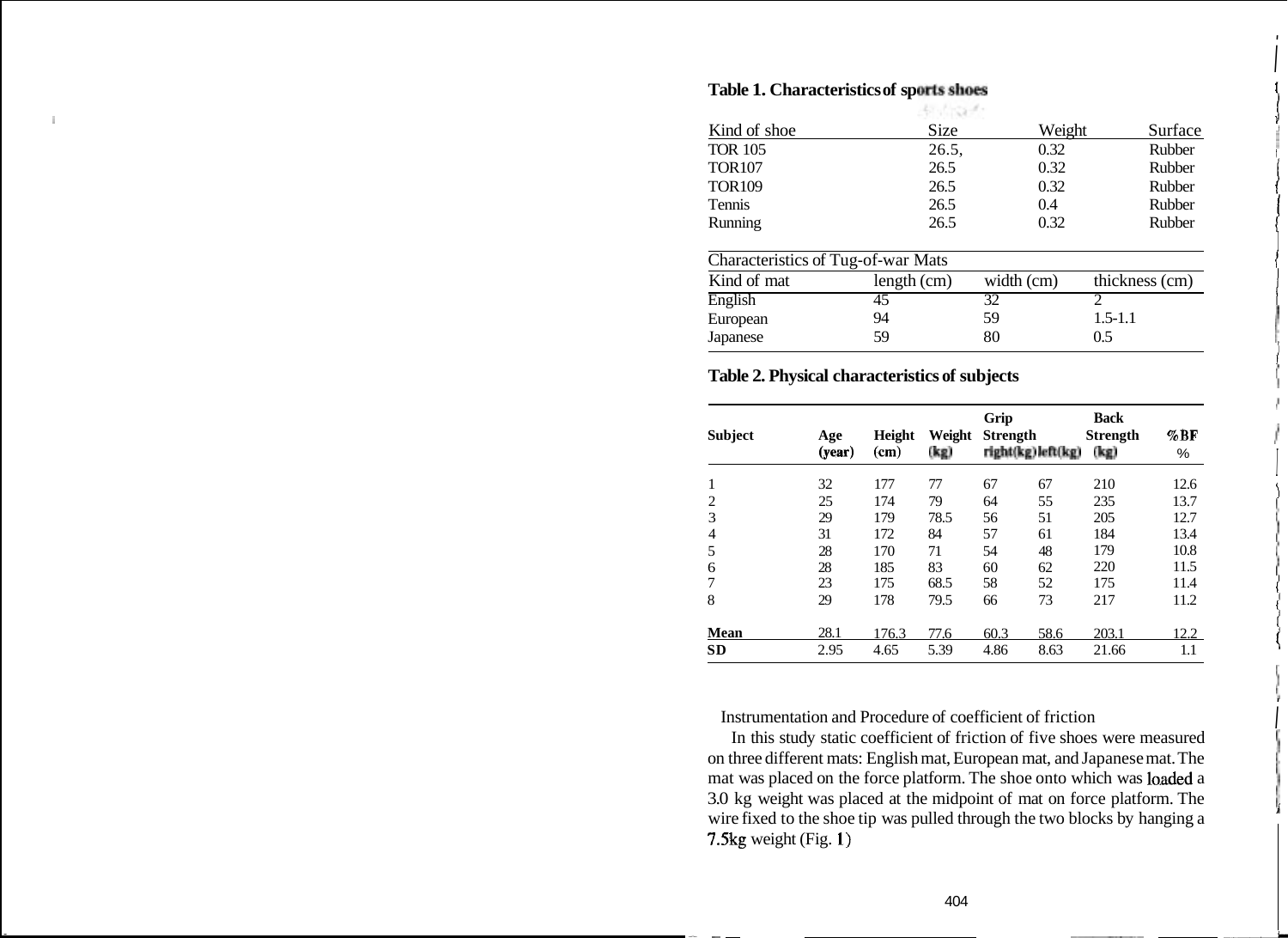



a i t



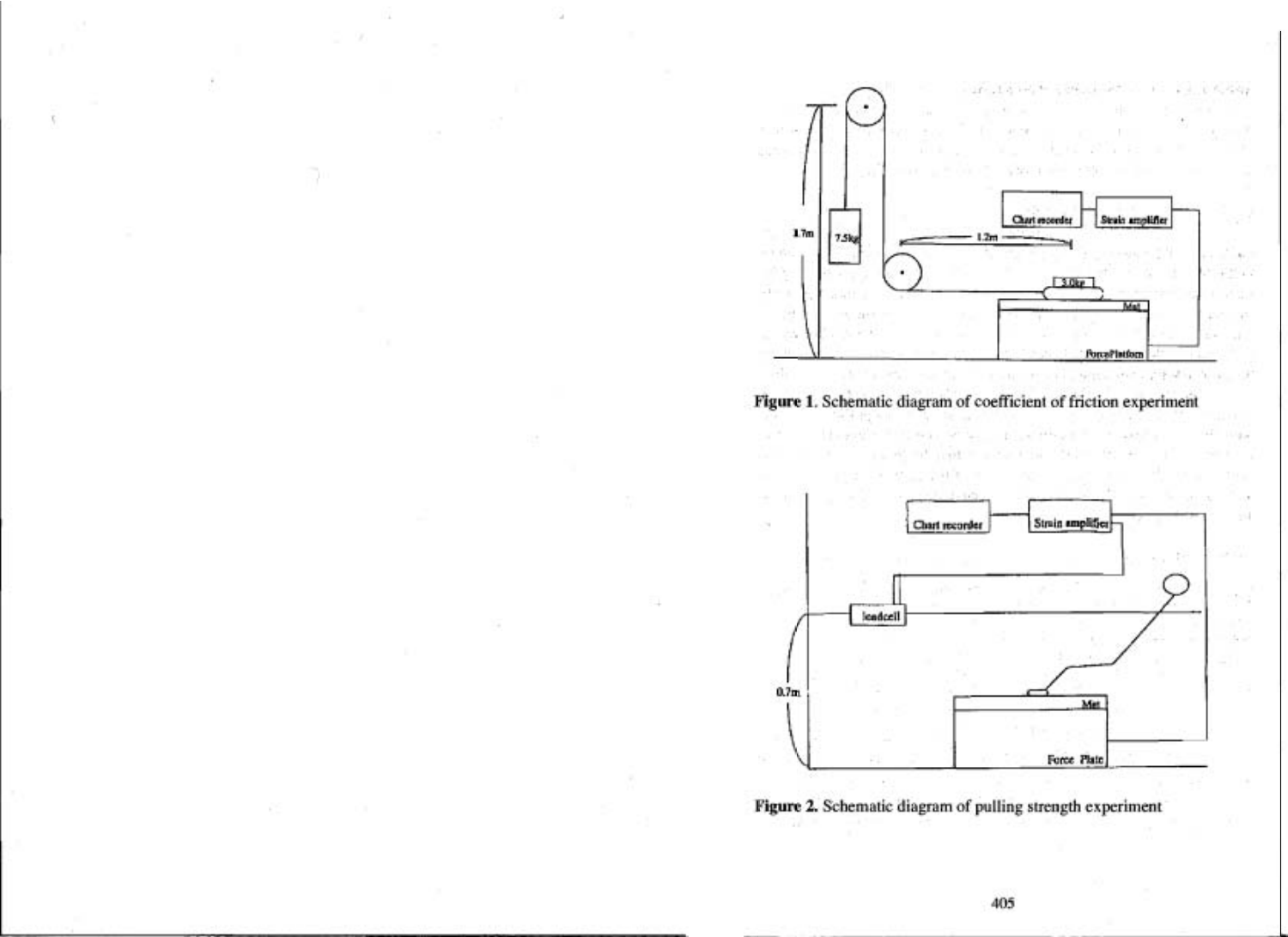Instrumentation and Procedure of Steady Maximum Pulling Strength

Subjects completed exertions at the 0.7m height and were instructed to exert a steady maximal pull on each shoe for 5 seconds, in a direction as close to the horizontal plane as possible. Successive exertions were performed following a minimum period rest of 2 min (Fig. 2).

### **RESULTS AND DISCUSSIONS**

The results of the Least Significantly Difference (LSD) of static coefficient of friction of five different shoes on an English mat are shown in Table 3. However, when tug-of-war was actually attempted on English mat, the results of static coefficient of friction at each shoe didn't prove to be a steady pulling strength at each shoe. A suitable shoe for indoor tug-ofwar was determined not by a static coefficient of friction but a horizontal pulling strength on an English mat, because there was no observable moment when shoe stays on the mat. The results of LSD of steady maximum pulling strength at each shoe on the English mat are shown in Table 6. The pulling strength with TOR 107 or TOR 109 on was greater than pulling strengths with Tennis shoe on and with Running shoe on. It is considered that the use of TOR 107 or TOR 109 was more effective than the tennis or running shoe in tug-of-war. It is concluded that, when tug-of-war is attempted on an English mat, the use of TOR 107 or TOR 109 might be much preferable to the tennis shoe or running shoe.

| English ns            |       | Mean <b>TOR105</b>               | <b>TOR107</b> | <b>TOR109</b> | Tennis    | <b>Running</b> |
|-----------------------|-------|----------------------------------|---------------|---------------|-----------|----------------|
| TOR <sub>105</sub> 10 | 0.714 |                                  |               |               |           |                |
| TOR107 10             | 0.679 | 0.035                            |               |               |           |                |
| TOR109 10             | 0.753 | 0.039                            | 0.074         |               |           |                |
| Tennis 10             |       | $0.622$ $0.092**$                | $0.058*$      | $0.131**$     |           |                |
|                       |       | Running 10 0.790 0.076** 0.111** |               | 0.037         | $0.168**$ |                |

**Table 3. LSD matrix including coefficient of friction on English mat** 

LSD=0.045, p<0.05, "indicates a significant difference LSD=0.059, p<0.01, \*\*indicates a significant difference

New York IN CAT & NONSON & CONN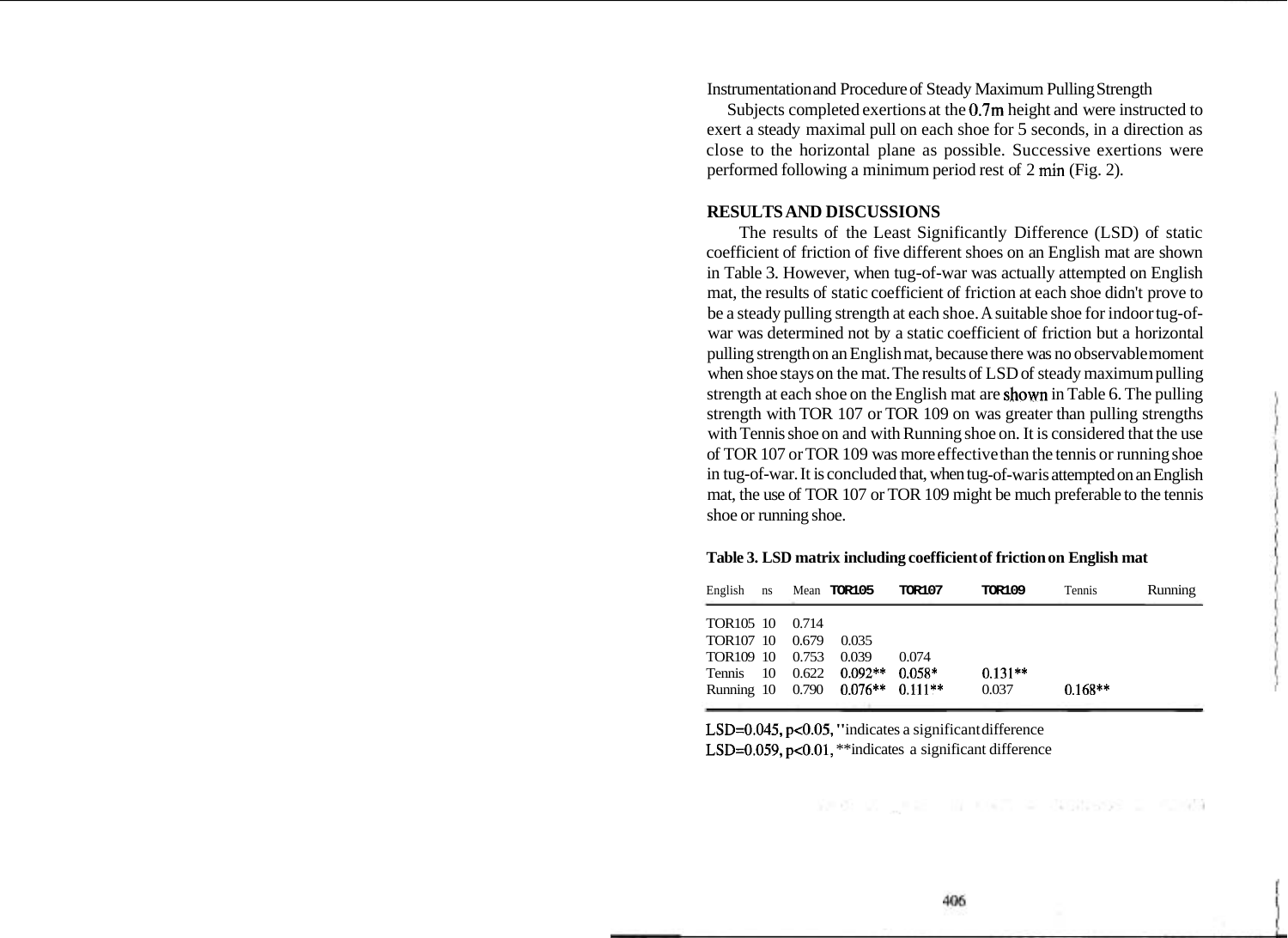| European ns Mean TOR105                                                                     |                           |                                         | <b>TOR107</b>        | <b>TOR109</b>          | Tennis | <b>Running</b> |
|---------------------------------------------------------------------------------------------|---------------------------|-----------------------------------------|----------------------|------------------------|--------|----------------|
| <b>TOR105 10</b><br>TOR107 10<br>TOR109 10<br>Tennis 10<br>Running 10 0.597 0.073** 0.035** | - 0.670<br>0.684<br>0.560 | $0.632$ $0.038**$<br>0.014<br>$0.110**$ | $0.052*$<br>$0.072*$ | $0.124**$<br>$0.087**$ | 0.037  |                |

**Table 4. LSD matrix including coefficient of friction on European mat** 

LSD=0.045, p<0.05, \*indicates a significant difference LSD=0.059, p<0.01, \*\*indicates a significant difference

#### **Table 5. LSD matrix 'including coefficient of friction on Japanese mat**

|           |       | Japanese ns Mean TOR105 TOR107  | <b>TOR109</b> | Tennis | Running ·                                    |
|-----------|-------|---------------------------------|---------------|--------|----------------------------------------------|
| TOR105 10 | 0.584 |                                 |               |        |                                              |
|           |       | TOR107 10 0.432 0.152**         |               |        |                                              |
|           |       | TOR109 10 0.432 0.152** 0.000   |               |        |                                              |
|           |       | Tennis 10 0.389 0.195** 0.043   | 0.043         |        |                                              |
|           |       | Running 10 0.385 0.199** 0.047* | $0.047*$      | 0.004  | at the company of the company of the company |

LSD=0.045, p<0.05, \*indicates a significant difference LSD=0.059, p<0.01, \*\*indicates a significant difference

| Table 6. LSD matrix including pulling strength at each shoe on English mat |
|----------------------------------------------------------------------------|
|----------------------------------------------------------------------------|

| English              | ns. |       | Mean TOR105 | <b>TOR107</b> | <b>TOR109</b> | Tennis | Running |
|----------------------|-----|-------|-------------|---------------|---------------|--------|---------|
| TOR <sub>105</sub> 8 |     | 99.2  |             |               |               |        |         |
| <b>TOR107 8</b>      |     | 105.0 | 5.8         |               |               |        |         |
| <b>TOR109 8</b>      |     | 106.1 | 6.9         | 1.1           |               |        |         |
| Tennis 8             |     | 96.6  | 2.6         | $8.4*$        | $9.5*$        |        |         |
| Running 8            |     | 92.5  | 6.7         | $12.5***$     | $13.6***$     | 4.1    |         |

LSD=8.2, p<0.05, \*indicates a significant difference LSD=10.8, p<0.01, \*\*indicates a significant difference

 $\mathbf{y}_1 = \mathbf{y}_2 = \mathbf{y}_1 + \mathbf{y}_2 = \mathbf{y}_1 + \mathbf{y}_2 + \mathbf{y}_3$  , where  $\mathbf{y}_1 = \mathbf{y}_2 = \mathbf{y}_3$ 

 $\label{eq:1.1} S^2 = \frac{1}{2} \left( \frac{1}{2} \sum_{i=1}^n \frac{1}{2} \sum_{j=1}^n \frac{1}{2} \sum_{j=1}^n \frac{1}{2} \sum_{j=1}^n \frac{1}{2} \sum_{j=1}^n \frac{1}{2} \sum_{j=1}^n \frac{1}{2} \sum_{j=1}^n \frac{1}{2} \sum_{j=1}^n \frac{1}{2} \sum_{j=1}^n \frac{1}{2} \sum_{j=1}^n \frac{1}{2} \sum_{j=1}^n \frac{1}{2} \sum_{j=1}^n \frac{1}{$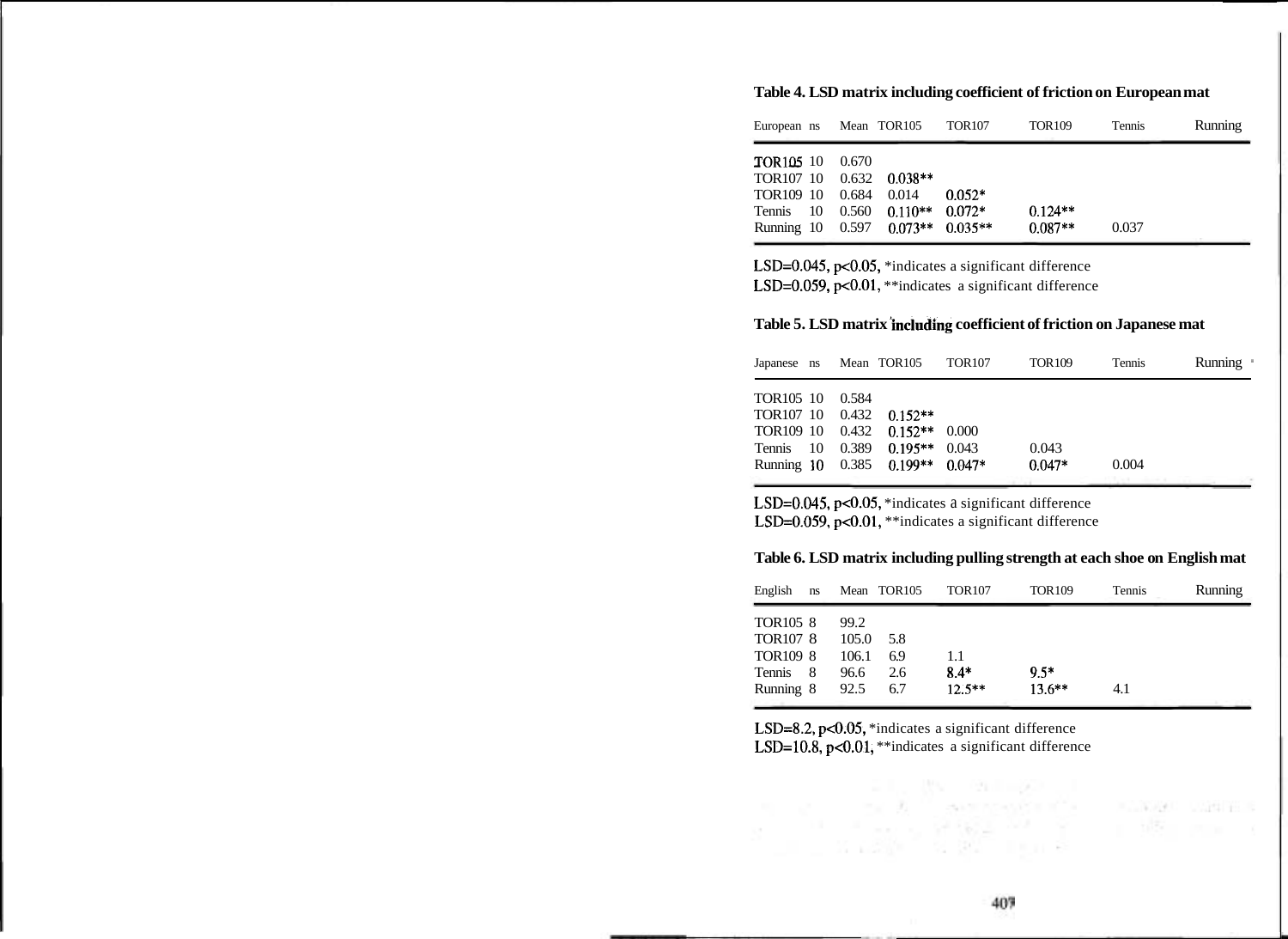| European ns     | Mean TOR105   | <b>TOR107</b> | <b>TOR109</b> | Tennis | Running |
|-----------------|---------------|---------------|---------------|--------|---------|
| TOR105 8        | 103.2         |               |               |        |         |
| <b>TOR107 8</b> | 105.5<br>2.3  |               |               |        |         |
| TOR109 8        | 105.9<br>2.7  | 0.4           |               |        |         |
| Tennis 8        | 101.4<br>-1.8 | 4.1           |               |        |         |
| Running 8       | 101.3<br>2.0  | 4.2           |               | 0.1    |         |
|                 |               |               |               |        |         |

**Table 7. LSD matrix including pulling strength at each shoe on European mat** <sup>1</sup>

LSD=8.2, p<0.05, \*indicates a significant difference LSD=10.8, p<0.01, \*\*indicates a significant difference

**able** 8. **LSD matrix including pulling strength at each shoe on Japanese mat** 

| Japanese ns     |      | Mean TOR105 | <b>TOR107</b> | <b>TOR109</b> | <b>Tennis</b> | Running |
|-----------------|------|-------------|---------------|---------------|---------------|---------|
| <b>TOR105 8</b> | 91.6 |             |               |               |               |         |
| <b>TOR107 8</b> | 92.0 | 0.4         |               |               |               |         |
| <b>TOR109 8</b> | 94.1 | 2.5         | 2.1           |               |               |         |
| Tennis<br>8     | 78.0 | $13.6***$   | $14.0***$     | $16.1**$      |               |         |
| Running 8       | 77.3 | $14.3**$    | $14.7**$      | $16.8**$      | 0.7           |         |
|                 |      |             |               |               |               |         |

LSD=8.2, p<0.05, \*indicates a significant difference LSD=10.8,  $p<0.01$ , \*\*indicates a significant difference

The results of LSD of static coefficient of friction for five different shoes on a European mat are shown in Table 4. However, when tug-of-war was actually attempted on the European mat, the results of static coefficient of friction at each shoe didn't prove to be a steady pulling strength at each shoe, as was found on the English mat. The results of LSD of steady maximum pulling strength at each shoe on European mat were showed in Table 7. There were no significant differences between all shoes, because European mat has characteristically uneven surface and is not as slippery. When forces were added on it, it is seemed that the shoe was held in place by the uneven surface. Therefore there was no significant difference between all shoes on steady maximum pulling strength. The results of LSD of static coefficient of friction at five different shoes on Japanese mat are shown in Table 5. However, when tug-of-war was actually attempted on Japanese mat, the results of static coefficient of friction at each shoe didn't prove to be a steady pulling strength at each shoe, as well as other mats. The results of LSD of steady maximum pulling strength at each shoe on Japanese mat are shown in Table 8. Steady maximum pulling strength, with TOR105,TOR